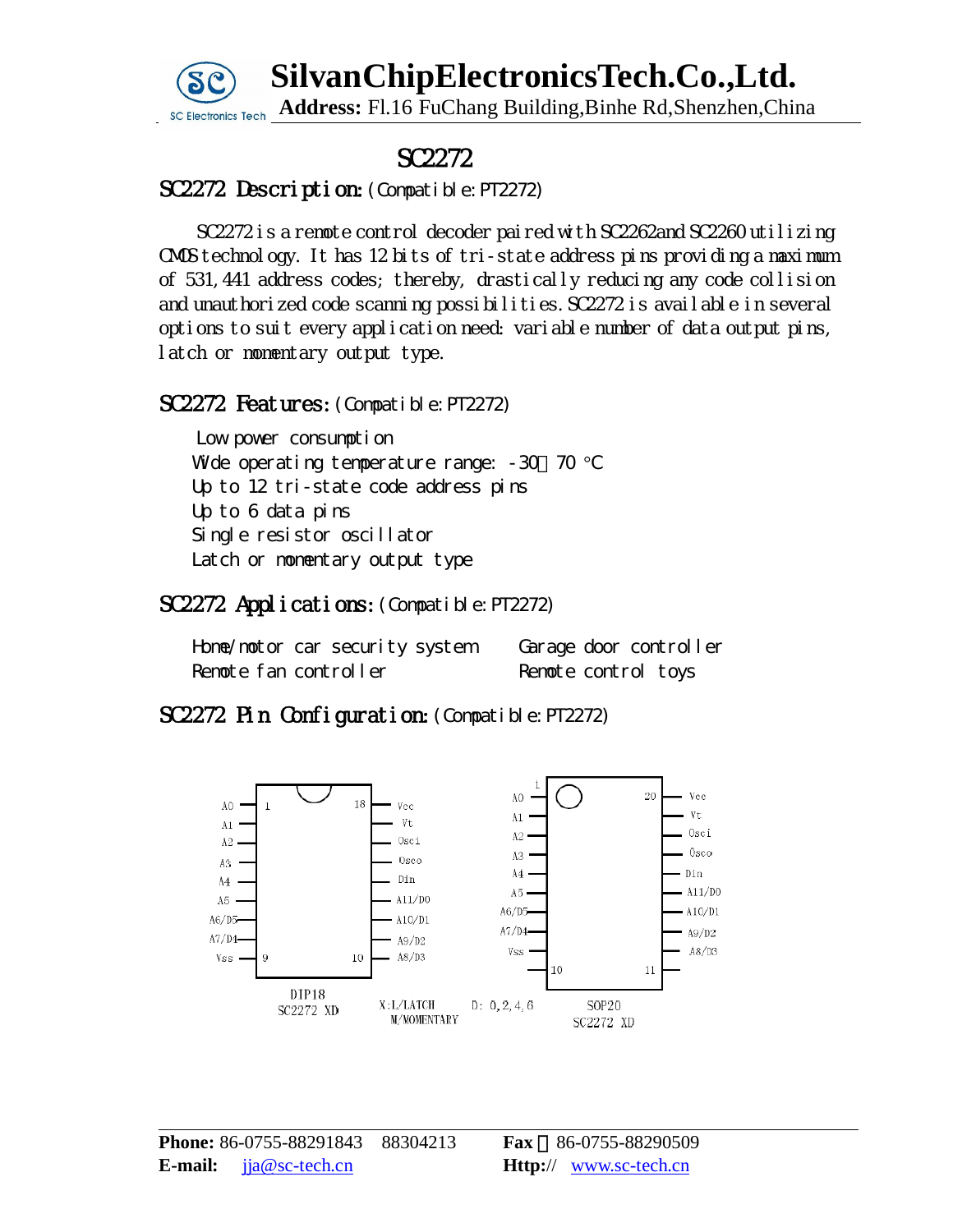

# **SC**<br>SC Electronics Tech Address: Fl.16 FuChang Building,Binhe Rd,Shenzhen,China

#### SC2272 PIN Description: (Compatible: PT2272)

(Definition: "1" Vcc "0" Vss "F" Floating ) A0-A5 address pin tri-state adds. "0" "1" F " A6/D5- A11/D0 address or data pin data output "0" ,"1" Din received signal input this pin Osci oscillator input pin Osco oscillator output pin Vt if received valid signal will "1" Vcc power positive 2- 6 V Vss power negative

SC2272 Characteristics:(Compatible:PT2272)

| $Vcc = 0.3 - 5 V$                     |  |                                  |                    |  | $Vi$ $-0.3$ $Vcc + 0.3$ V |
|---------------------------------------|--|----------------------------------|--------------------|--|---------------------------|
| $\sqrt{6}$ -0.3 $\sqrt{6}$ -0.3 V     |  |                                  | Pmax 150 mW        |  |                           |
| $\text{Lcc}$ max 0.02 uA /            |  |                                  | Osc "F" A0-A11 "F" |  |                           |
|                                       |  | $10h \text{ min}$ -3 mA /Vcc 5 V |                    |  |                           |
| $10 \text{ min}$ 2 Ma <i>N</i> cc 5 V |  |                                  |                    |  |                           |
| Vih min 0.7Vcc                        |  |                                  |                    |  | Vil max 0.3Vcc            |

SC2272 Functions description:(Compatible:PT2272)

SC2272 decode signal from Din pin. If the code from SC2262 valid same as SC2272 set and received two times,the data pins will be "1"or "0" same as SC2262 data pins and will drive the confirm pin Vt to "1". The SC2272 code same as SC2262 means:

1 the address pin state of SC2272 same as SC2262 .

2 the oscillator frequency of SC2272 coordinate SC2262

SC2272 Code Description:(Compatible:PT2272)

1 There are 12 A/D BIT and 1 SYNC BIT in one frame

| 32a                               |                                          |  |  |  |
|-----------------------------------|------------------------------------------|--|--|--|
| $a_{\mathbf{z}}$<br>$a = 2*F$ osc |                                          |  |  |  |
| Fosc                              | <u>JUUUUUUUUUUUUUUUUUUUUUUUUUUUUUUUU</u> |  |  |  |
| 12a<br>$A/D$ BIT"0" $4a$          |                                          |  |  |  |
| 4a<br>$A/D$ BIT"1"<br>12a         |                                          |  |  |  |
| A/D BIT $"F"$                     |                                          |  |  |  |
| SYNC BIT<br>4a                    |                                          |  |  |  |
|                                   | 128a                                     |  |  |  |
|                                   |                                          |  |  |  |